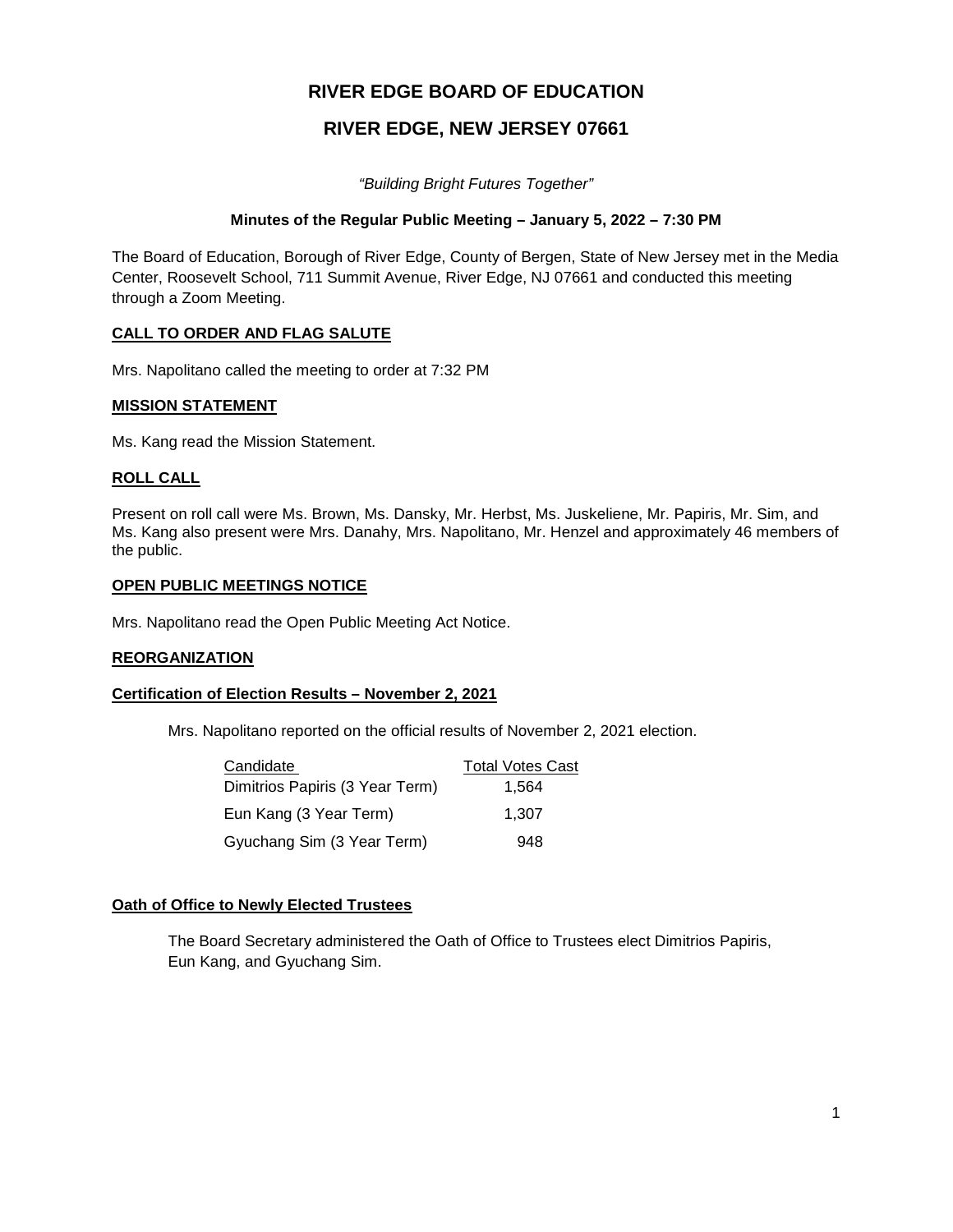## **2022 Board of Education and Expiration of Terms of Offices**

| <b>Expiration of Terms</b> |  |  |
|----------------------------|--|--|
|                            |  |  |
| 2022                       |  |  |
| 2022                       |  |  |
| 2023                       |  |  |
| 2023                       |  |  |
| 2024                       |  |  |
| 2024                       |  |  |
| 2024                       |  |  |
|                            |  |  |

## **Nomination and Election of President**

Motion by Ms. Dansky to nominate Eun Kang as Board President.

Roll call was taken and Eun Kang was unanimously elected Board President.

Ayes: Ms. Brown, Ms. Dansky, Mr. Herbst, Ms. Juskeliene, Mr. Papiris, Mr. Sim, Ms. Kang Nays: None

President, Eun Kang assumed the Chair.

## **Nomination and Election of Vice-President**

Motion by Ms. Kang to nominate Sheli Dansky as Vice-President.

Roll call was taken and Sheli Dansky was unanimously elected Vice-President.

Ayes: Ms. Brown, Ms. Dansky, Mr. Herbst, Ms. Juskeliene, Mr. Papiris, Mr. Sim, Ms. Kang Nays: None

## **REORGANIZATION MOTIONS**

#### **1**. Meeting Time & Location

That the Board of Education continues to hold regular public meetings at 7:30 p.m. as follows:

| Date                     | School           |
|--------------------------|------------------|
| January 5, 2022          | Roosevelt School |
| <b>January 19, 2022</b>  | Roosevelt School |
| February 2, 2022         | Roosevelt School |
| <b>February 16, 2022</b> | Roosevelt School |
| March 2, 2022            | Roosevelt School |
| March 16, 2022           | Roosevelt School |
| April 6, 2022            | Roosevelt School |
| April 27, 2022           | Roosevelt School |
| May 4, 2022              | Roosevelt School |
| May 18, 2022             | Roosevelt School |
| June 8, 2022             | Roosevelt School |
| June 22, 2022            | Roosevelt School |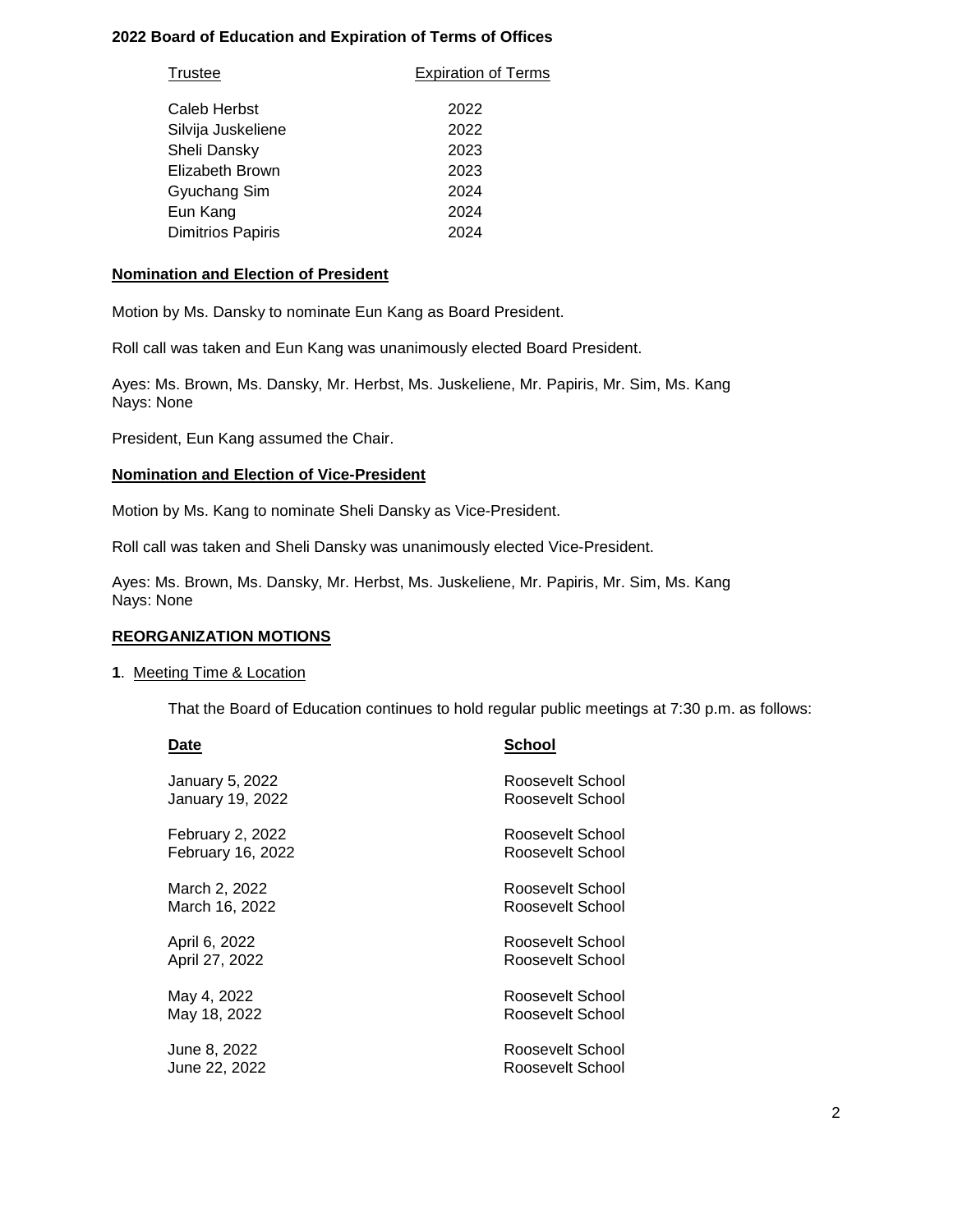| July 27, 2022                            | Roosevelt School |
|------------------------------------------|------------------|
| September 7, 2022                        | Roosevelt School |
| September 21, 2022                       | Roosevelt School |
| October 12, 2022                         | Roosevelt School |
| October 26, 2022                         | Roosevelt School |
| November 2, 2022                         | Roosevelt School |
| November 16, 2022                        | Roosevelt School |
| December 7, 2022                         | Roosevelt School |
| December 21, 2022                        | Roosevelt School |
| January 4, 2023 (Reorganization Meeting) | Roosevelt School |

FURTHER, provision is also made for closed meetings immediately following each regular meeting for the purpose of discussing personnel matters or any other private matters if necessary.

FURTHER, the Secretary of this Board is hereby authorized and directed to give at least 48 hours advance notice of all the aforesaid meetings, and said notice shall (a) be delivered to the municipal building and the post office; (b) be delivered to the Board's officially designated newspapers; (c) circulated in the School District; and (d) filed with the clerk of the Borough of River Edge, all as provided for the pursuant to the Open Public Meetings Act, Chapter 231, Laws of the State of New Jersey 1975.

## **Motion by: Mr. Herbst Seconded by: Mr. Papiris**

Ayes: Ms. Brown, Ms. Dansky, Mr. Herbst, Ms. Juskeliene, Mr. Papiris, Mr. Sim, Ms. Kang Nays: None

**2**. School Ethics

FURTHER, that the Board of Education abide by the School Ethics Act and the Code of Ethics for School Board Members, pursuant to N.J.S.A.18A:12-21 et seq.

#### **Motion by: Mr. Papiris Seconded by: Ms. Juskeliene**

Ayes: Ms. Brown, Ms. Dansky, Mr. Herbst, Ms. Juskeliene, Mr. Papiris, Mr. Sim, Ms. Kang Nays: None

**3**. Parliament Procedure

FURTHER, that the Board of Education meetings be governed by parliamentary procedure of Robert's Rules of Order.

#### **Motion by: Ms. Juskeliene Seconded by: Ms. Brown**

Ayes: Ms. Brown, Ms. Dansky, Mr. Herbst, Ms. Juskeliene, Mr. Papiris, Mr. Sim, Ms. Kang Nays: None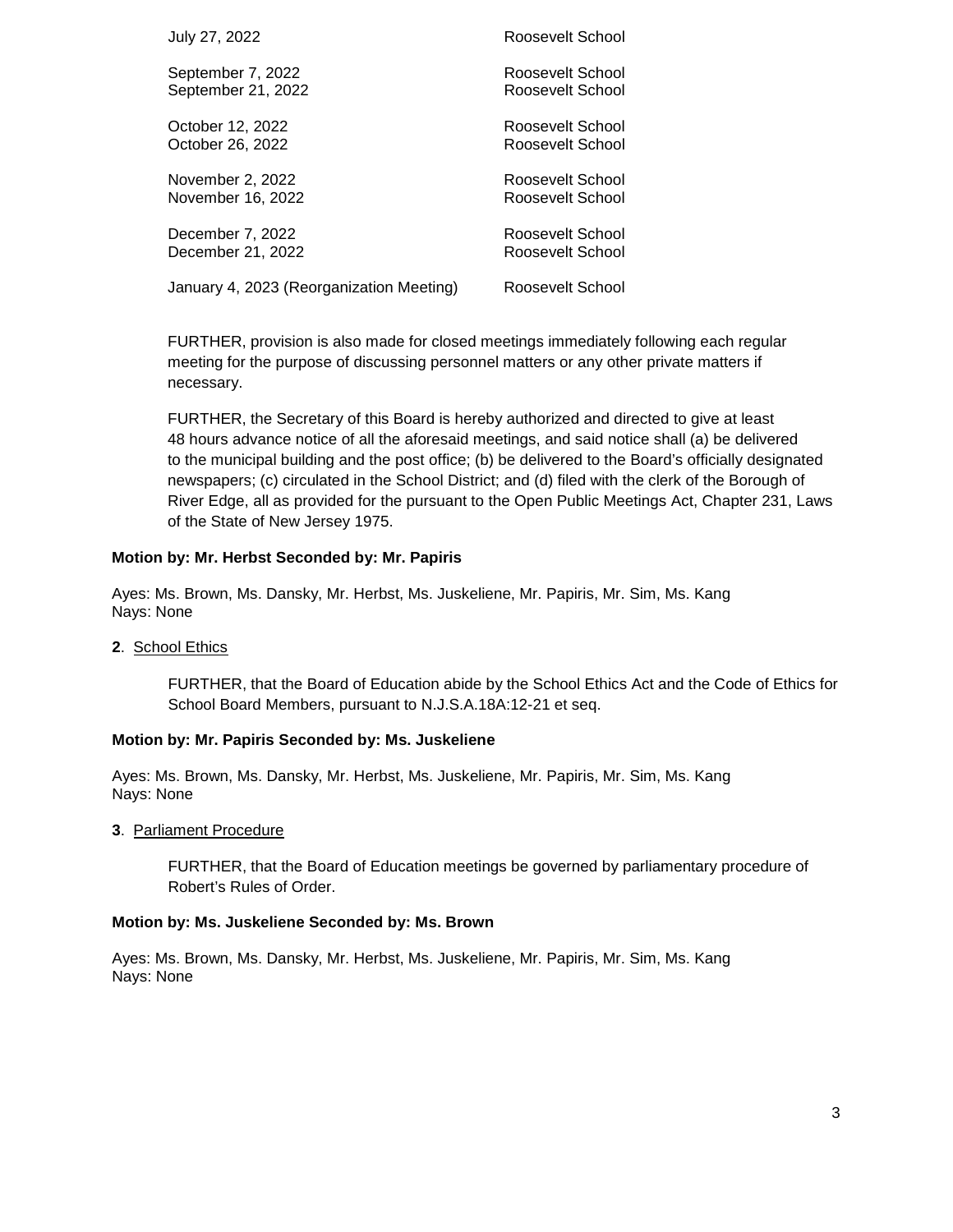### **4**. Official Public Notice Newspapers

FURTHER, that the Board of Education designate the *Suburban/Town News* and *The Record* as the Official Newspapers for the Board of Education until the next organization meeting.

## **Motion by: Ms. Brown Seconded by: Ms. Dansky**

Ayes: Ms. Brown, Ms. Dansky, Mr. Herbst, Ms. Juskeliene, Mr. Papiris, Mr. Sim, Ms. Kang Nays: None

### **5**. Designation Board Secretary

FURTHER, that the Board of Education designate Louise Napolitano as Board Secretary until June 30, 2022.

## **Motion by: Ms. Dansky Seconded by: Mr. Sim**

Ayes: Ms. Brown, Ms. Dansky, Mr. Herbst, Ms. Juskeliene, Mr. Papiris, Mr. Sim, Ms. Kang Nays: None

## **6**. Rules, Regulations and Policies

FURTHER, that all rules, regulations and policies adopted in previous years, and not rescinded by the River Edge Board of Education be continued in full force and effect until altered, amended, modified or repealed by other resolutions of this Board, including board policy on student records.

## **Motion by: Mr. Sim Seconded by: Mr. Herbst**

Ayes: Ms. Brown, Ms. Dansky, Mr. Herbst, Ms. Juskeliene, Mr. Papiris, Mr. Sim, Ms. Kang Nays: None

**7**. Curricula

FURTHER, that the Board of Education approve all current curricula, textbooks, and programs that have been developed in accordance with the New Jersey Student Learning Standards until the next organization meeting.

#### **Motion by: Mr. Herbst Seconded by: Mr. Papiris**

Ayes: Ms. Brown, Ms. Dansky, Mr. Herbst, Ms. Juskeliene, Mr. Papiris, Mr. Sim, Ms. Kang Nays: None

#### **8**. Mission Statement

FURTHER, that the Board of Education adopt the Mission Statement as follows:

The River Edge School District is a partnership of students, parents, staff, and community members. We are dedicated to providing a supportive environment in which all students can reach their maximum academic potential, while developing as responsible citizens who respect individuality. Our goals will be achieved because:

- curriculum and instruction are aligned with the New Jersey Student Learning **Standards**
- all decisions reflect the academic, social/emotional and physical needs of pre-K to sixth grade students
- cooperation and on-going communication exist between the school district and the community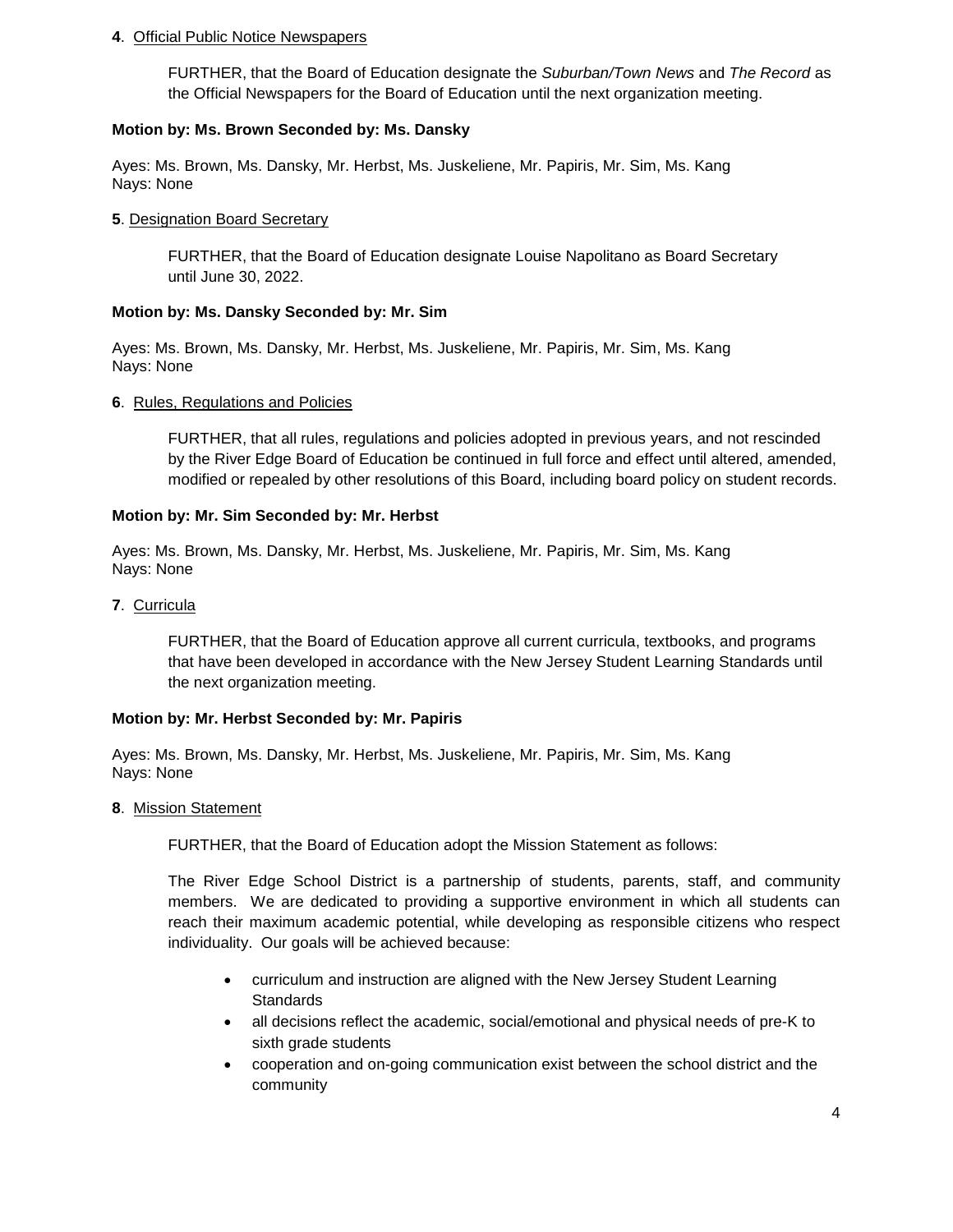• school administrators and the Board of Education work together to assess and adjust procedures in response to new mandates and the changing needs of the community

## **Motion by: Mr. Papiris Seconded by: Ms. Juskeliene**

Ayes: Ms. Brown, Ms. Dansky, Mr. Herbst, Ms. Juskeliene, Mr. Papiris, Mr. Sim, Ms. Kang Nays: None

**9**. Designation of Depositories & Signature Authorizations

FURTHER, that the Board of Education designate the Columbia Bank as the depository for funds for the Board of Education.

FURTHER, that the Board Secretary/Business Administrator and the Treasurer of School Monies be authorized and directed to maintain accounts for and on behalf of the Board in Columbia Bank and

FURTHER, that the Board of Education official warrants be signed by three of the following five:

President, Vice President, Board Secretary/Business Administrator, Treasurer of School Monies, Superintendent of Schools

## **Motion by: Ms. Juskeliene Seconded by: Ms. Brown**

Ayes: Ms. Brown, Ms. Dansky, Mr. Herbst, Ms. Juskeliene, Mr. Papiris, Mr. Sim, Ms. Kang Nays: None

## **10**. Signature Authorization – Taxes, Payroll, Insurance

FURTHER, that the President or Vice President in his/her absence, and the Board Secretary/Business Administrator or Superintendent in his/her absence, and the Treasurer of School Monies, be authorized and directed to execute warrants without further action on the part of the Board of the payment, when due, for salaries of all employees of the Board and for withholding taxes, pension funds, medical insurance plans, property insurance, Social Security and New Jersey Unemployment Insurance.

#### **Motion by: Ms. Brown Seconded by: Ms. Dansky**

Ayes: Ms. Brown, Ms. Dansky, Mr. Herbst, Ms. Juskeliene, Mr. Papiris, Mr. Sim, Ms. Kang Nays: None

#### **11**. Office Account Signatures

FURTHER, that the Board of Education authorize the following individuals to approve the Petty Cash Reimbursements:

- Louise Napolitano, Custodian of Petty Cash
- Louise Napolitano, Board Secretary/Business Administrator
- Catherine Danahy, Superintendent of Schools

FURTHER, that the maximum allowable amount per warrant be established at \$125.00 providing all necessary claims are found to be in order according to law.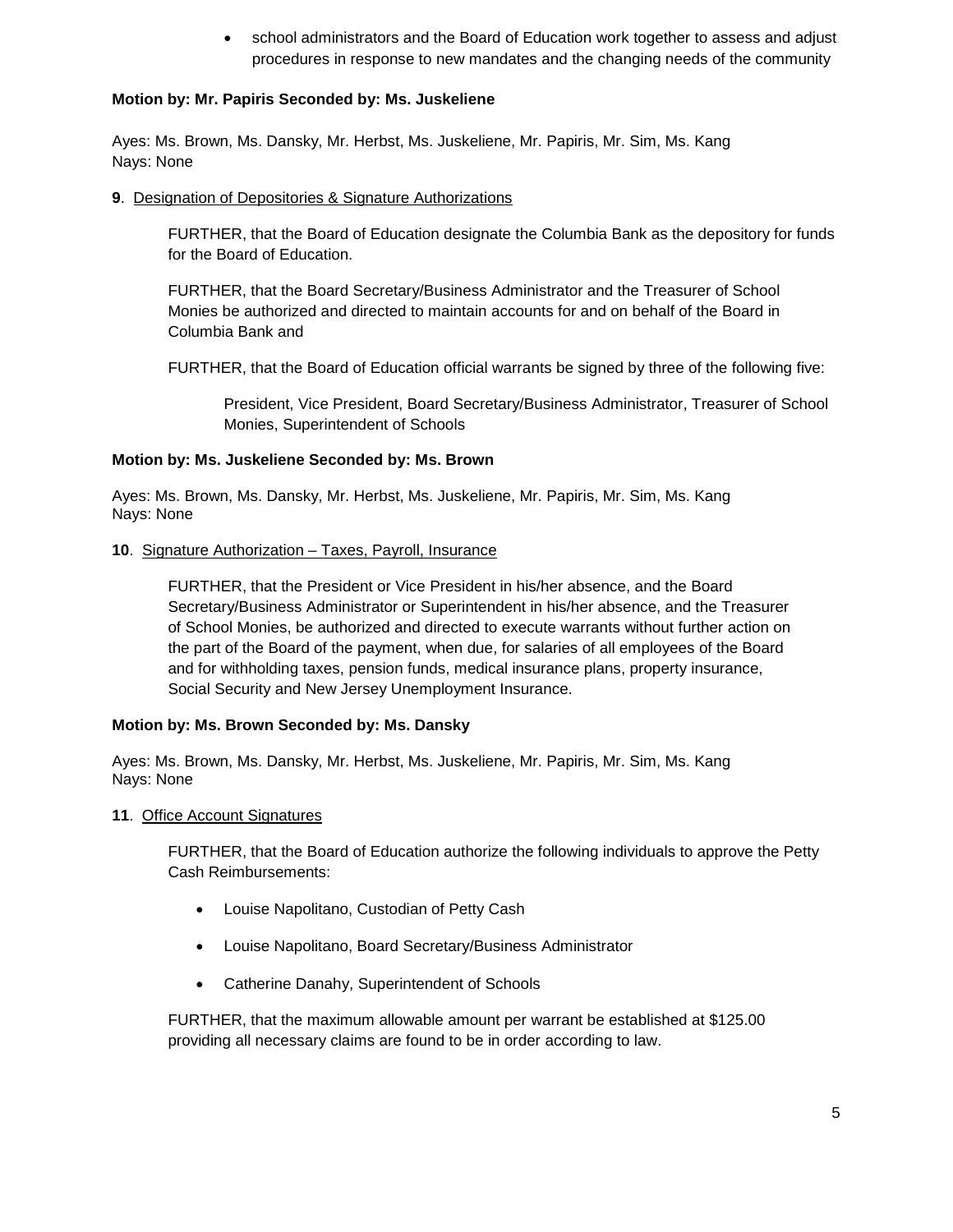#### **Motion by: Ms. Dansky Seconded by: Mr. Sim**

Ayes: Ms. Brown, Ms. Dansky, Mr. Herbst, Ms. Juskeliene, Mr. Papiris, Mr. Sim, Ms. Kang Nays: None

#### **12**. Designation of Board Auditor, and

FURTHER, that the Board of Education designate Lerch Vinci & Higgins, as Board Auditor until June 30, 2022.

#### **Motion by: Mr. Sim Seconded by: Mr. Herbst**

Ayes: Ms. Brown, Ms. Dansky, Mr. Herbst, Ms. Juskeliene, Ms. Kang Nays: Mr. Sim, Abstained: Mr. Papiris

#### **13**. Designation Board Attorney

WHEREAS, the law firm of Fogarty & Hara, Esqs., has the expertise and experience to provide professional services to the River Edge Board of Education; and,

WHEREAS, the Board is desirous of appointing the law firm of Fogarty & Hara, Esqs, to provide professional services to the Board;

BE IT RESOLVED, that the River Edge Board of Education appoints the law firm of Fogarty & Hara, Esqs., as the Board Attorney until June 30, 2022 at the following rates: \$175.00 Partner and \$155.00 Associate.

#### **Motion by: Mr. Herbst Seconded by: Mr. Papiris**

Ayes: Ms. Brown, Ms. Dansky, Mr. Herbst, Ms. Juskeliene, Mr. Papiris, Mr. Sim, Ms. Kang Nays: None

#### **14**. Designation Board Architect

FURTHER, that the Board of Education designate DiCara Rubino Architects, as Architect of Record until June 30, 2022 at an hourly rate of \$175 Principal, \$165 Senior Associate Architect, and \$140 Project Architect/Engineer until June 30, 2022.

#### **Motion by: Mr. Papiris Seconded by: Ms. Juskeliene**

Ayes: Ms. Brown, Ms. Dansky, Mr. Herbst, Ms. Juskeliene, Mr. Papiris, Mr. Sim, Ms. Kang Nays: None

#### **15**. Designation Board Insurance Agency

FURTHER, that the Board of Education designate MetLife as the Broker of Record for Dental Benefits.

#### **Motion by: Ms. Juskeliene Seconded by: Ms. Brown**

Ayes: Ms. Brown, Ms. Dansky, Mr. Herbst, Ms. Juskeliene, Mr. Papiris, Mr. Sim, Ms. Kang Nays: None

## **16**. Designation Bond Attorney

FURTHER, that the Board of Education designate Wilentz, Goldman, and Spitzer as Board Bond Attorney until June 30, 2022.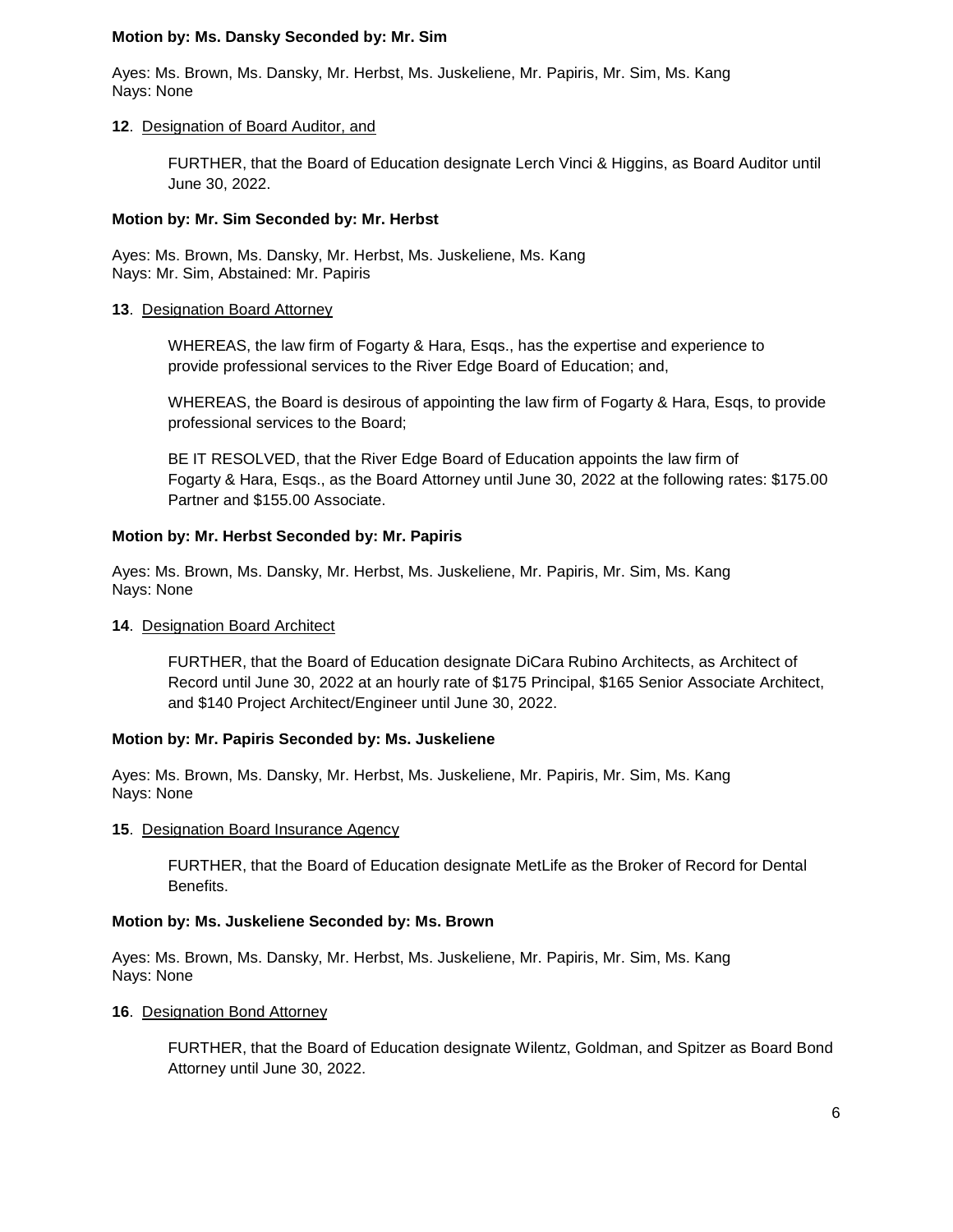### **Motion by: Ms. Brown Seconded by: Ms. Dansky**

Ayes: Ms. Brown, Ms. Dansky, Mr. Herbst, Ms. Juskeliene, Mr. Papiris, Mr. Sim, Ms. Kang Nays: None

### **17**. Custodian of Public Records

FURTHER, that the Board of Education designate Louise Napolitano as Custodian of Public Records until June 30, 2022.

### **Motion by: Ms. Dansky Seconded by: Mr. Sim**

Ayes: Ms. Brown, Ms. Dansky, Mr. Herbst, Ms. Juskeliene, Mr. Papiris, Mr. Sim, Ms. Kang Nays: None

## **18**. Designation 504 Coordinator

FURTHER, that the Board of Education designate Alrick Douglas for Roosevelt School as 504 Coordinator and Janel Blake for Cherry Hill School as 504 Coordinator until the next organization meeting.

## **Motion by: Mr. Sim Seconded by: Mr. Herbst**

Ayes: Ms. Dansky, Mr. Herbst, Ms. Juskeliene, Mr. Papiris, Mr. Sim, Ms. Kang Nays: None, Abstained: Ms. Brown

## **19**. Designation Attendance Officer

FURTHER, that the Board of Education designate Denise Heitman, Attendance Officer, for a yearly stipend of \$500.00 until the next organization meeting.

#### **Motion by: Mr. Herbst Seconded by: Mr. Papiris**

Ayes: Ms. Dansky, Mr. Herbst, Ms. Juskeliene, Mr. Papiris, Mr. Sim, Ms. Kang Nays: Ms. Brown

#### **20**. Designation Homeless Student Liaison

FURTHER, that the Board of Education approve Eric James, Homeless Student Liaison, for the River Edge School District until the next organization meeting.

#### **Motion by: Mr. Papiris Seconded by: Ms. Juskeliene**

Ayes: Ms. Brown, Ms. Dansky, Mr. Herbst, Ms. Juskeliene, Mr. Papiris, Mr. Sim, Ms. Kang Nays: None

#### **21**. Designation District Anti-Bullying Coordinator

FURTHER, that the Board of Education designate Eric James, District Anti-Bullying Coordinator, until the next organization meeting.

#### **Motion by: Ms. Juskeliene Seconded by: Ms. Brown**

Ayes: Ms. Brown, Ms. Dansky, Mr. Herbst, Ms. Juskeliene, Mr. Papiris, Mr. Sim, Ms. Kang Nays: None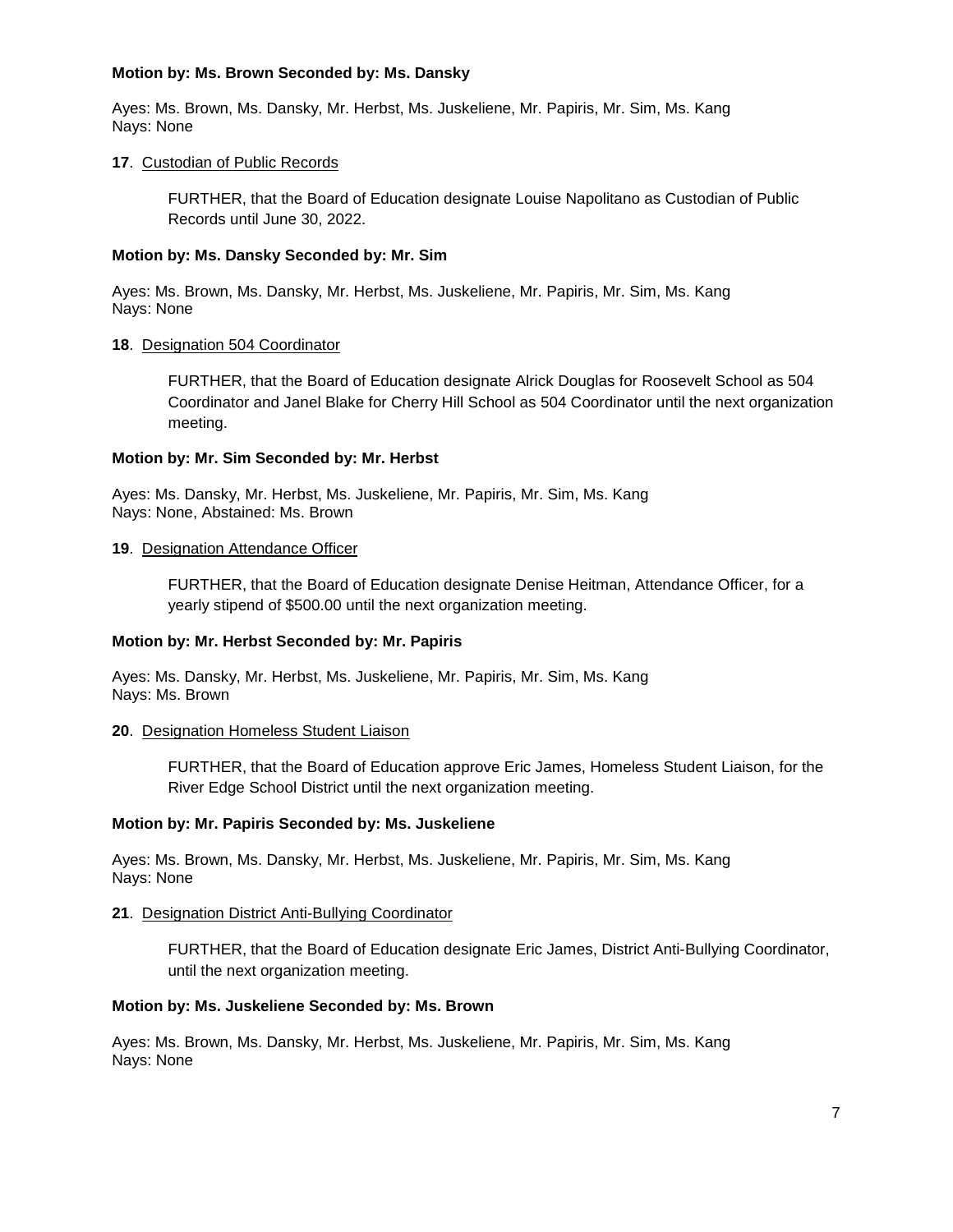#### **22**. Designation District School Safety Specialist

FURTHER, that the Board of Education approve Michael Henzel, District School Safety Specialist, for the River Edge School District until the next organization meeting.

#### **Motion by: Ms. Brown Seconded by: Ms. Dansky**

Ayes: Ms. Brown, Ms. Dansky, Mr. Herbst, Ms. Juskeliene, Mr. Papiris, Mr. Sim, Ms. Kang Nays: None

## **23**. Designation District Pest Management Coordinator

FURTHER, that the Board of Education designate Stan Stevens as the Integrated Pest Management Coordinator until the next organization meeting.

#### **Motion by: Ms. Dansky Seconded by: Mr. Sim**

Ayes: Ms. Brown, Ms. Dansky, Mr. Herbst, Ms. Juskeliene, Mr. Papiris, Mr. Sim, Ms. Kang Nays: None

#### **24**. AHERA Coordinator

FURTHER, that the Board of Education designate Environmental Design, Inc. to become the designated party to ensure compliance with the Asbestos Hazard Emergency Response Act (AHERA) until the next organization meeting.

#### **Motion by: Mr. Sim Seconded by: Mr. Herbst**

Ayes: Ms. Brown, Ms. Dansky, Mr. Herbst, Ms. Juskeliene, Mr. Papiris, Mr. Sim, Ms. Kang Nays: None

#### **25**. Designation Treasurer of School Funds

FURTHER, that the Board of Education designate Antoinette Kelly as Treasurer of School funds until the next organization meeting.

#### **Motion by: Mr. Herbst Seconded by: Mr. Papiris**

Ayes: Ms. Brown, Ms. Dansky, Mr. Herbst, Ms. Juskeliene, Mr. Papiris, Mr. Sim, Ms. Kang Nays: None

#### **26**. Designate Purchasing Agent

WHEREAS, the recent changes to the Public School Contracts Law gave Boards of Education the ability to increase their bid threshold up to \$44,000; and

WHEREAS, N.J.S.A. 18A:18A-3A, permits an increase in the bid threshold if a Qualified Purchasing Agent is appointed as well as granted the authorization to negotiate and award such contracts below the bid threshold: and

WHEREJ.A.C. 5:34-5 et seq. establishes the criteria for qualifying as Qualified Purchasing Agent; and

WHEREAS, Louise Napolitano possesses the designation of Qualified Purchasing Agent as issued by the Director of the Division of Local Government Services in accordance with N.J.A.C. 5:34-5 et seq.: and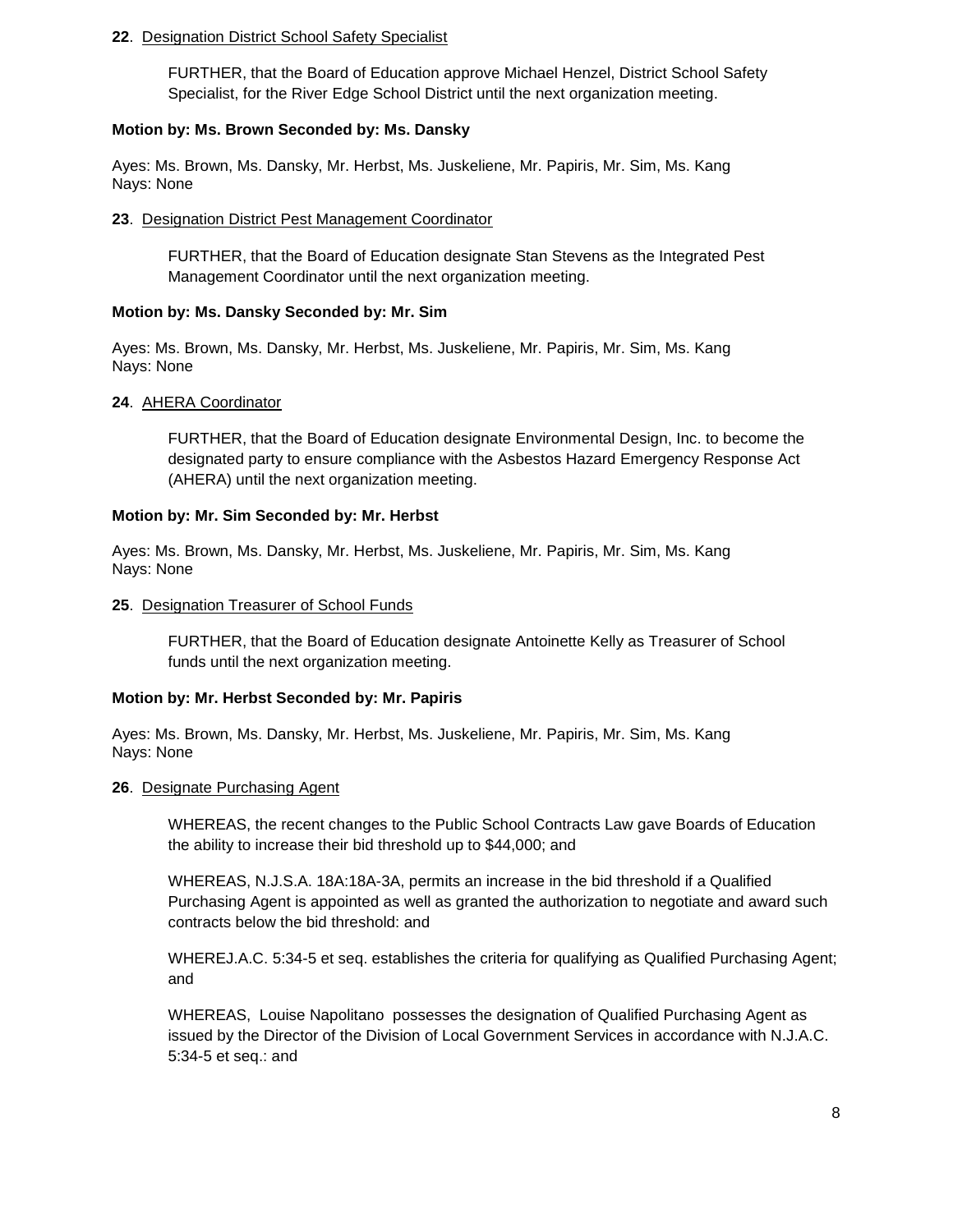WHEREAS, River Edge Board of Education desires to increase the bid threshold as provided in N.J.S.A. 18A:18A-3; now, therefore, be it

RESOLVED, that the governing body of the River Edge Board of Education in the County of Bergen, in the State of New Jersey hereby increases its bid threshold to \$44,000; and be it further

RESOLVED, that the governing body hereby appoints Louise Napolitano as the Qualified Purchasing Agent to exercise the duties of a purchasing agent pursuant to N.J.S.A. 18A:18A-2b, with specific relevance to the authority, responsibility, and accountability of the purchasing activity of the Board of Education; and be it further

RESOLVED, that in accordance with the N.J.A.C. 5:34-5.2 the Board of Education Secretary is hereby authorized and directed to forward a certified copy of this resolution and a copy of Louise Napolitano's certification to the Director of the Division of Local Government Services.

## **Motion by: Mr. Papiris Seconded by: Ms. Juskeliene**

Ayes: Ms. Brown, Ms. Dansky, Mr. Herbst, Ms. Juskeliene, Mr. Papiris, Mr. Sim, Ms. Kang Nays: None

**27**. Move to authorize the Business Administrator/Board Secretary to seek sealed bids, Educational Data Services, county contract, and/or state contract for all goods and services until the next organizational meeting.

## **Motion by: Ms. Juskeliene Seconded by: Ms. Brown**

Ayes: Ms. Brown, Ms. Dansky, Mr. Herbst, Ms. Juskeliene, Mr. Papiris, Mr. Sim, Ms. Kang Nays: None

#### **28**. Membership in Bergen County Region V

FURTHER, that the Board of Education continue its membership in the Bergen County Region V Council for Special Education, does hereby accept, adopt and agree to comply with the Region V by-laws; designates the District Superintendent as its representative to Region V; and empowers her to cast all votes and take all other actions necessary to represent its interest in Region V; until the next organization meeting and

FURTHER, approve the Joint Transportation Agreement for all River Edge students who are transported through Region V.

#### **Motion by: Ms. Brown Seconded by: Ms. Dansky**

Ayes: Ms. Brown, Ms. Dansky, Mr. Herbst, Ms. Juskeliene, Mr. Papiris, Mr. Sim, Ms. Kang Nays: None

#### **29**. Tax Shelter Annuity Sales Companies

FURTHER, that the Board of Education approve the following to solicit sales to district employees for 403b and 457 retirement plans for the 2021-2022 school year:

> Aspire Financial Services Equitable Financial Security Benefit Union Central Life Insurance Company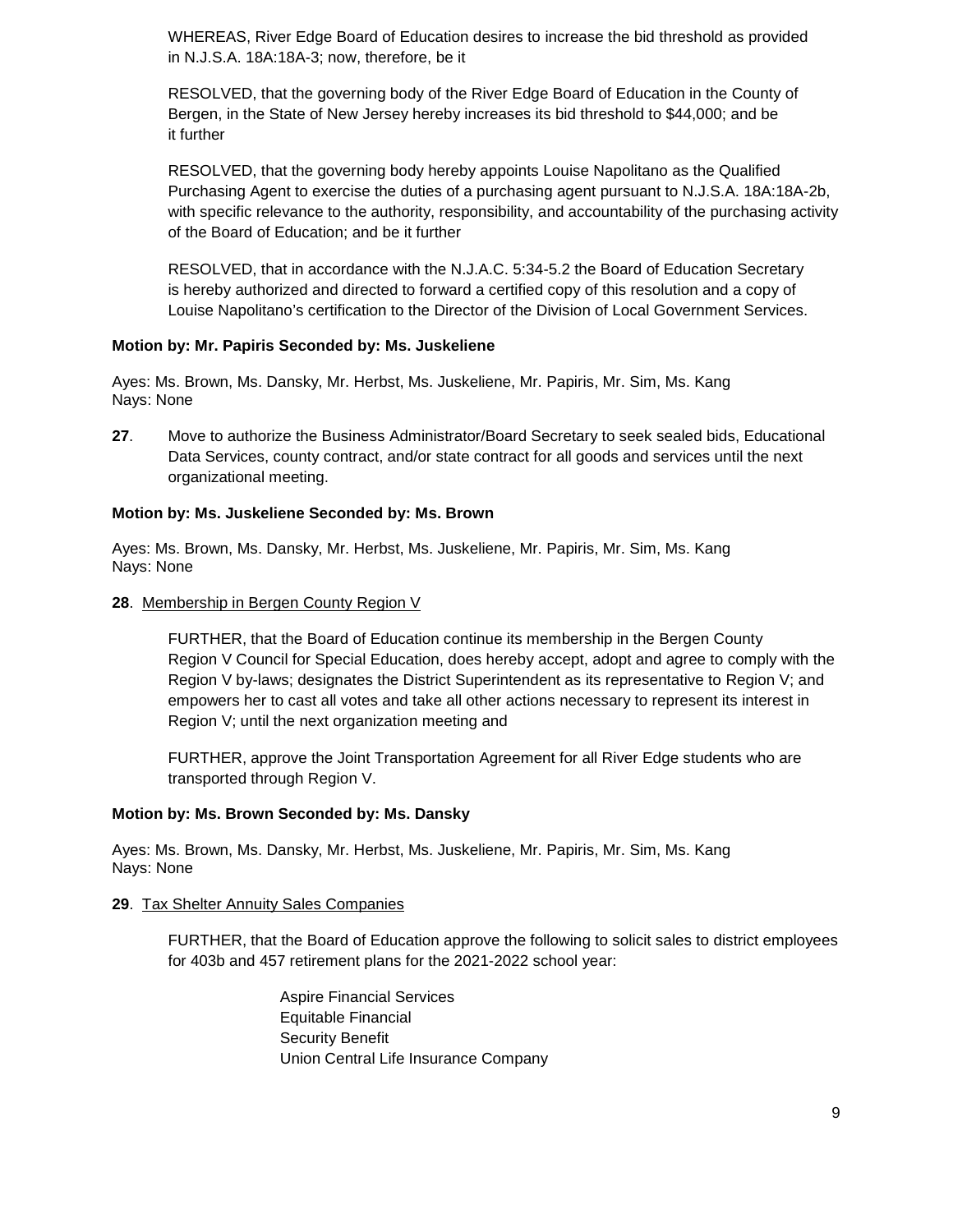## **Motion by: Ms. Dansky Seconded by: Mr. Sim**

Ayes: Ms. Brown, Ms. Dansky, Mr. Herbst, Ms. Juskeliene, Mr. Papiris, Mr. Sim, Ms. Kang Nays: None

## **SPECIAL/DISCUSSION ITEMS**

## **Public Comments on Agenda Items** – None

## **2022 - 2023 School Calendar Discussion**

Mrs. Danahy presented the Board with a draft 2022 – 2023 River Edge School District calendar. A discussion took place regarding the October dates for Parent/Teacher conferences.

## **START STRONG Presentation –Mrs. Danahy, Ms. Moran, Mr. Werner**

• Mrs. Danahy gave a brief overview of the Start Strong Assessment. Ms. Moran and Mr. Werner then presented slides on the following: Start Strong Assessment Results, Start Strong Assessment Overview, Start Strong Assessment Test Design (Grades 4-6), Start Strong Interpretation Considerations, Start Strong Assessment Challenges, Performance Levels of Start Strong Assessment, Number of students tested at Cherry Hill School and Roosevelt School in Grades 4 – 6 English Language Arts and Mathematics, Number of grade 6 students tested at Cherry Hill and Roosevelt School in Science, District-Level outcomes, Grade-Level outcomes and School-level outcomes in English Language Arts, Grades 4, 5 and 6 outcomes at Cherry Hill and Roosevelt Schools, District Subgroups for ELA and gender, Grade 6 Science for Cherry Hill and Roosevelt Schools, Review and Analysis of Data, Notable Achievements in English Language Arts and Mathematics and Interventions and Next Steps. Questions arose about the assessment being gender biased. All questions were answered by Ms. Danahy, Ms. Moran and Mr. Werner

## **REPORTS**

#### **SUPERINTENDENT**

Mrs. Danahy reported on the following:

- Ms. Danahy began with a "Fun Fact"! In looking through old binders in the Board Office of many years, there was a newsletter titled "Chalk Talk". The first one was from Dr. Levine, who was a Superintendent who had retired after 20 years as Superintendent of River Edge. In 80 years he was only the 6th Superintendent in the River Edge School District since 1911. One of his predecessors was only here for one year. Ms. Danahy stated that after doing a little math she is the tenth Superintendent in 111 years. Ms. Danahy said that is pretty impressive and speaks for the people who have lived in this community.
- Ms. Danahy continued discussing today's challenging weather conditions which took everyone by surprise. Ms. Danahy acknowledged our custodial and staff for their efforts in arriving to school today.
- Ms. Danahy spoke about where we are in the pandemic. Ms. Danahy shared informational slides regarding the current pandemic and measures being taken regarding safety of all students and staff. Ms. Danahy will be sharing this slide information with the River Edge District families.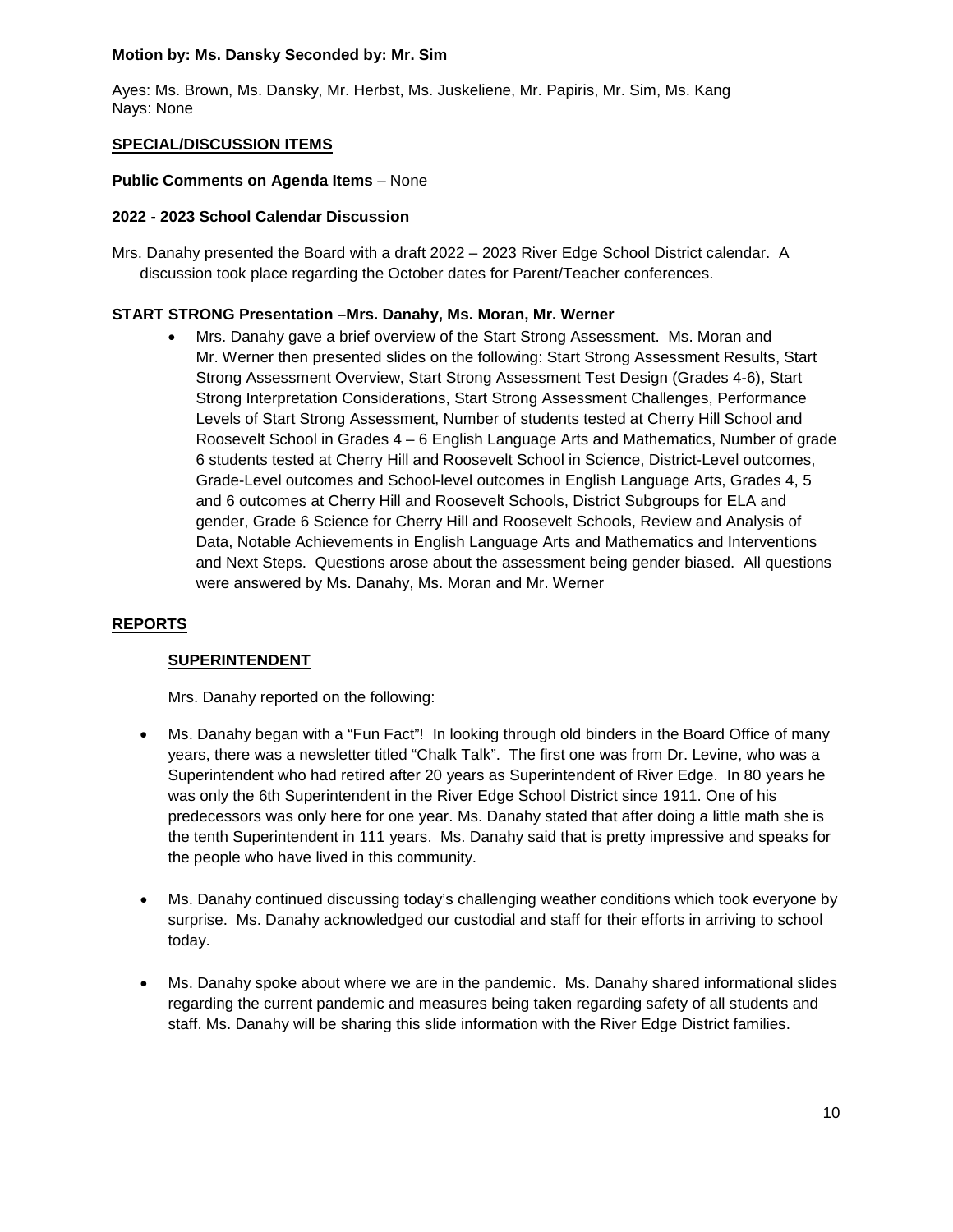- Cherry Hill School, New Bridge Center and Roosevelt School have positive COVID cases including 20 staff members who are quarantined. We provided an additional custodian to assist with the cleaning and sanitizing of the schools and is here everyday. They have been contracted from an outside agency through February and this will be extended if need be.
- Health protocols need to be updated and submitted to the county which they will look at and present to the board for approval. The updated plan is due to the county office later this month.
- In regard to lunches, students have been spaced out six feet apart. We are using both gyms and lunchroom. No issues arising. Indoor recess is a bit of a struggle, but when outside they are spread out six feet apart which allows us to not contact trace. Areas are marked for seating.
- Ms. Danahy stated that our COVID Pandemic Response Team will meet next week to discuss health updates and safety protocol. The plan is due in the county office later this month. Ms. Danahy gave an update about COVID cases arose in the schools. Contact tracing was done and all families and staff were notified accordingly.
- Ms. Danahy spoke about class community time among students and classrooms. It creates positive classroom community, builds social connections, provides ways for students to engage in class discussions and allows a forum for students to share thoughts ideas, feeling and questions.
- Wing man program for  $6<sup>th</sup>$  graders trains students how to be pier leaders. We are fortunate to have school counselors in each building. We welcomed a new mental health commission for areas of social and emotional support for students this year. Mental Health professionals not only support individual student needs but deliver classroom instruction to all students. Counselors also answer questions about bullying and cyber bullying.
- Ms. Danahy then closed with stating that is the 20<sup>th</sup> Annual School Board Recognition Month in New Jersey. She acknowledged and thanked this school Board community members for all of their efforts.

## • **PRINCIPAL**

Mr. Henzel reported on the following:

- Mr. Henzel began by thanking Ms. Danahy for all her support and spoke about her assistance in helping with lunches at Roosevelt School this week.
- Mr. Henzel went on to state that The Mayo Performing Arts residencies in Dance and Theater concluded in December for Roosevelt Students in grades 3 and 4. Thank you to the Mayo Performing Arts for making it a huge success. Shout out to the teachers for their flexibility and a very special thank you to the performers who did an outstanding job!!!
- Mr. Henzel stated that we also had our Winter Concert at Roosevelt School. It was done inperson in the New Gym which was a first for us. Mr. Urban and Ms. Cuadra did a fantastic job. Mr. Henzel then shared an excerpt from an email they received from a family member after the concert.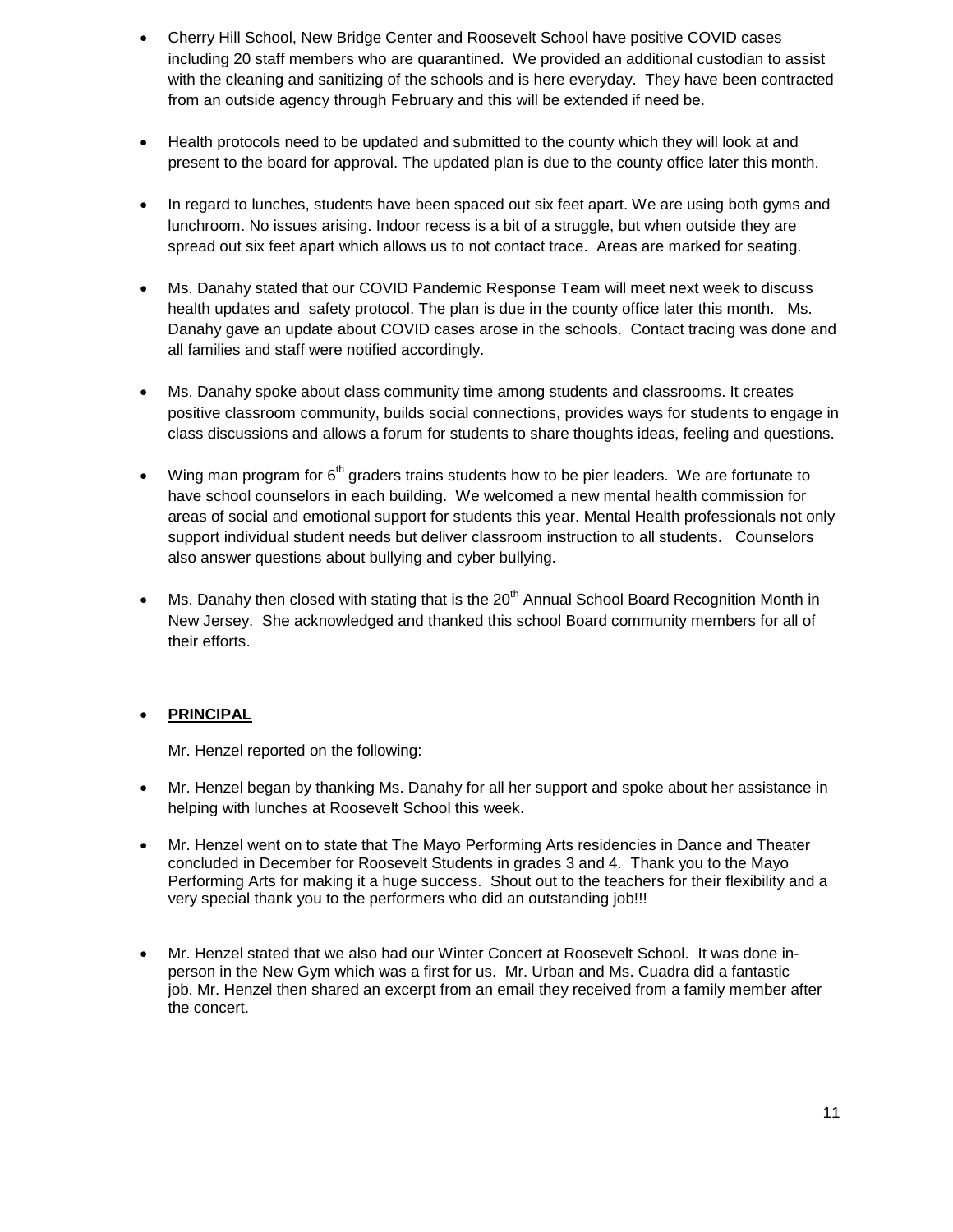## **BOARD SECRETARY**

Mrs. Napolitano reported on the following:

- Mrs. Napolitano spoke about bids for the electrical upgade to Cherry Hill School. Part of the budget process was ongoing. Went out to bid. Original bid cancelled the day of the lockdown. Lowest bidder will be awarded this evening.
- Last Committee reported last time regarding agreements for snow removal and use of the gym. Approved by members and approved by the attorney. Being reviewed and executed this month.

## **PRESIDENT**

• Ms. Kang thanked the River Edge Community and Board Members for re-electing her as the River Edge Board President.

## **COMMITTEES**

No Committees reported at this meeting

## **MOTIONS TO BE ACTED UPON**

#### **A. ADMINISTRATION/POLICY**

**1**. That the Board of Education approve the Minutes of December 15, 2021.

#### **Motion by: Mr. Herbst Seconded by: Mr. Papiris**

Ayes: Ms. Brown, Ms. Dansky, Mr. Herbst, Mr. Papiris, Mr. Sim, Ms. Kang Nays: None, Abstained: Ms. Juskeliene

- **2**. That the Board of Education approve the staff development and travel as per the schedules for January 2022 including relevant mileage reimbursement. (Addendum)
- **3**. That the Board of Education approve the completion of the following emergency drills:

| School                    | <b>Dates</b>                                               |
|---------------------------|------------------------------------------------------------|
| <b>Cherry Hill School</b> | December 3, 2021 Fire Drill<br>December 20, 2021 Lockdown  |
| Roosevelt School          | December 21, 2021 Fire Drill<br>December 23, 2021 Lockdown |

**4**. That the Board of Education approve the Violence, Vandalism and Harassment Intimidation and Bullying Report and HIB Training and Programs Report for Reporting Period 1 (July 1, 2021 to December 31, 2021) .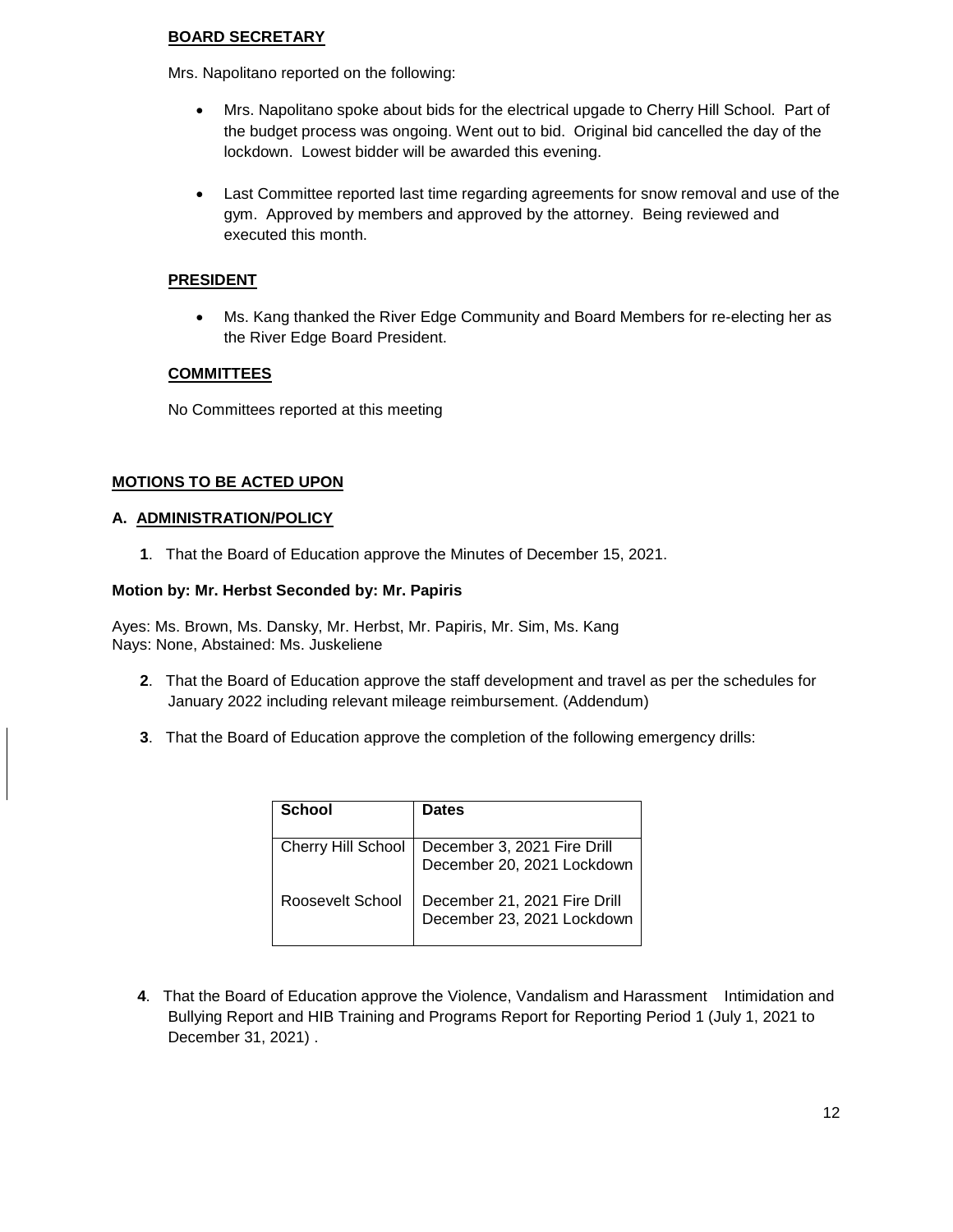**5**. That the Board of Education affirm the HIB report previously reported at the December 15, 2021 Board Meeting.

## **Motion by: Mr. Papiris Seconded by: Ms. Juskeliene**

Ayes: Ms. Brown, Ms. Dansky, Mr. Herbst, Ms. Juskeliene, Mr. Papiris, Mr. Sim, Ms. Kang Nays: None

## **B. CURRICULUM/EDUCATION** - None

## **C. BUILDINGS & GROUNDS**

**1**. **WHEREAS**, the River Edge Board of Education ("Board") advertised for bids for a Project entitled "Electrical Upgrade at Cherry Hill Elementary School" ("Project"); and

**WHEREAS**, on November 11, 2021, the Board received bids for the Project, as reflected on the attached bid tabulation sheet; and

**WHEREAS**, TSUJ Corp. ("TSUJ") submitted the lowest bid for the Project with a base bid in the amount of \$388,707; and

**WHEREAS**, the bid submitted by TSUJ is responsive in all material respects and it is the Board's desire to award the contract for the Project to TSUJ.

## **NOW, THEREFORE, BE IT RESOLVED** as follows:

The Board hereby awards the contract for the Electrical Upgrades at Cherry Hill Elementary School Project to TSUJ in a total contract amount of \$388,707.

**BE IT FURTHER RESOLVED**, that this award is expressly conditioned upon the contractor furnishing the requisite insurance certificate and labor and materials/performance bond as required in the project specifications, together with an AA201-Project Manning Report, an executed A-101- Standard Form of Agreement Between Owner and Contractor, A-201-General Conditions of the Contract for Construction, as prepared by the Board Attorney, within ten (10) days of the date hereof.

**BE IT FURTHER RESOLVED** that the Board Attorney is hereby directed to draft the agreement with the successful bidder consistent with this Resolution and with the terms contained in the bid documents approved by the Board for the Project. The Board President and the Board Secretary are hereby authorized to execute such agreement and any other documents necessary to effectuate the terms of this Resolution.

#### **Motion by: Ms. Juskeliene Seconded by: Ms. Brown**

Ayes: Ms. Brown, Ms. Dansky, Mr. Herbst, Ms. Juskeliene, Mr. Papiris, Mr. Sim, Ms. Kang Nays: None

## **D. FINANCE/GRANTS/GIFTS**

**1**. That the Board of Education approve a donation from Joy and Jan Holmstrup to be used towards the purchase of children books for the mobile cart in memory of Erika Steinbauer in the amount of \$75.00

#### **Motion by: Ms. Brown Seconded by: Ms. Dansky**

Ayes: Ms. Brown, Ms. Dansky, Mr. Herbst, Ms. Juskeliene, Mr. Papiris, Mr. Sim, Ms. Kang Nays: None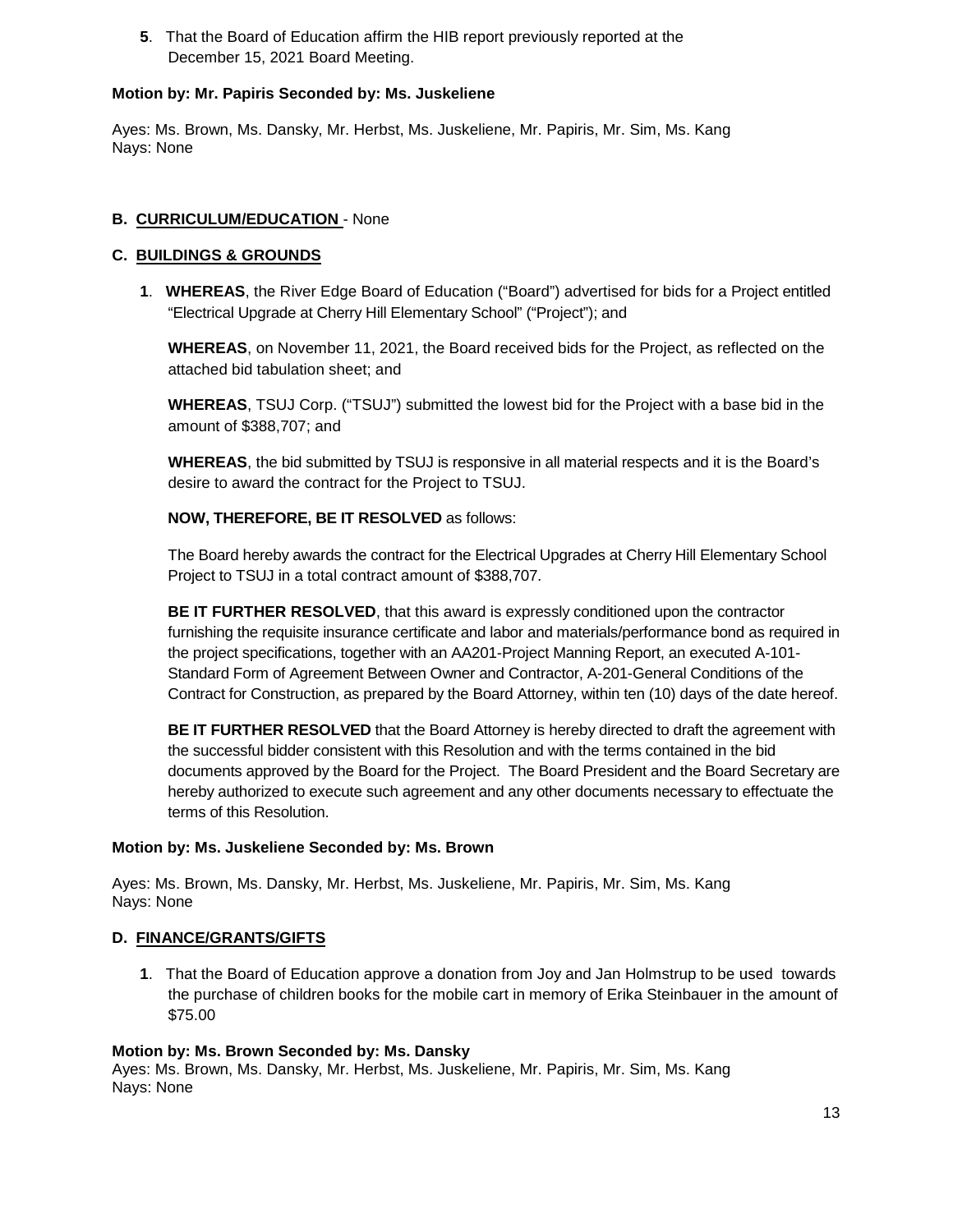## **E. PERSONNEL**

**1**. That the Board of Education, with the recommendation of the Superintendent, approve Janine Caruso, Part-time Resource Teacher (.5), starting on or about March 5, 2022 through June 30, 2022, BA Step 7.

## **Motion by: Ms. Dansky Seconded by: Mr. Sim**

Ayes: Ms. Brown, Ms. Dansky, Mr. Herbst, Ms. Juskeliene, Mr. Papiris, Mr. Sim, Ms. Kang Nays: None

- **2**. That the Board of Education, with the recommendation of the Superintendent, approve Christine Wang, Part-time Aide, starting on or about January 6, 2022 through June 30, 2022.
- **3**. That the Board of Education, with the recommendation of the Superintendent, approve Christine Wang, Substitute Teacher, for the 2021-2022 school year pending Certification.

## **Motion by: Mr. Sim Seconded by: Mr. Herbst**

Ayes: Ms. Brown, Ms. Dansky, Mr. Herbst, Ms. Juskeliene, Mr. Papiris, Mr. Sim, Ms. Kang Nays: None

**4**. That the Board of Education approve the following individuals for movement on the step guide effective February 1, 2022 based on educational credentials.

| Kismet Bohajian         | from | $MA+15$ to |    | MA+30 |
|-------------------------|------|------------|----|-------|
| Mary Ann Crudello       | from | $MA+15$ to |    | MA+30 |
| LeighAnne Kaufmann from |      | MA         | to | MA+15 |

- **5**. That the Board of Education, with the recommendation of the Superintendent, approve Steven Luca, for Odyssey of the Mind, not to exceed 10 hours, at his hourly contractual rate, for the 2021-2022 school year.
- **6**. That the Board of Education with the recommendation of the Superintendent approve Lara Kane for additional hours to provide classroom coverage from January 3, 2022 through January 21, 2022.

#### **Motion by: Mr. Herbst Seconded by: Mr. Papiris**

Ayes: Ms. Brown, Ms. Dansky, Mr. Herbst, Ms. Juskeliene, Mr. Papiris, Mr. Sim, Ms. Kang Nays: None

## **F. RIVER EDGE SPECIAL EDUCATION** - None

## **G. REGION V ADMINISTRATION & TRANSPORTATION** - None

#### **OLD/NEW BUSINESS**

- Mr. Herbst asked about Board Self-Evaluations.
- Ms. Brown asked about remote strategies with Professional Development.
- Ms. Kang spoke about some policies that have been adopted in the last few years during the pandemic that requires a second look regarding students, attendance, quarantine and remote meetings, Ms. Kang proposed that we create an Ad Hoc Policy Committee,